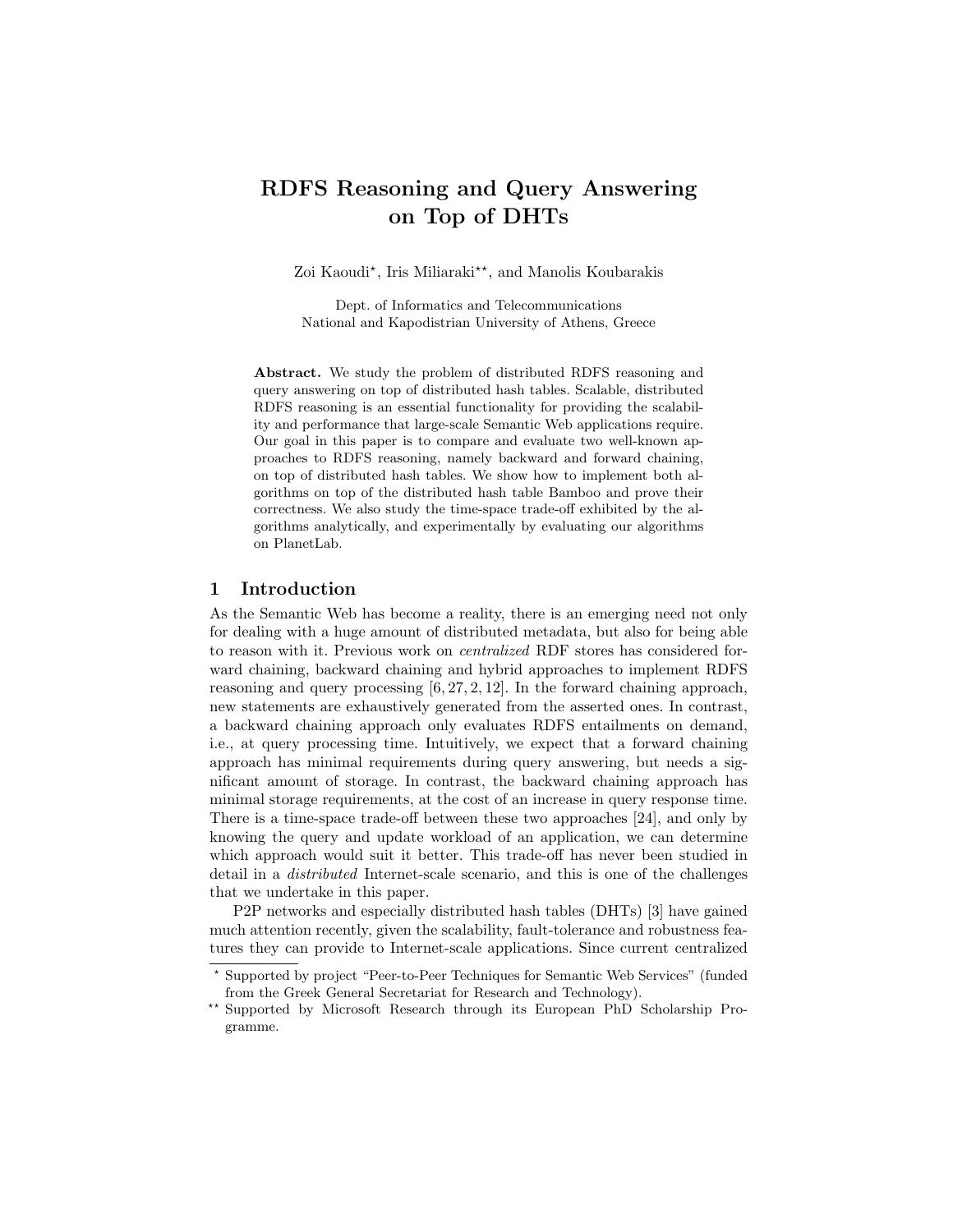RDF repositories lack the required scalability and fault tolerance for such applications [10], DHTs have been proposed for the storage and querying of RDF data at Internet scale [7, 19, 14, 1]. However, these works are solely concerned with query processing for RDF data, and pay no attention to RDF Schema (RDFS) reasoning and query processing. The only DHT-based RDF store that has dealt with RDFS reasoning in the past is BabelPeers [5, 14]. It is implemented on top of Pastry [23] and supports a subclass of the SPARQL query language [21]. BabelPeers uses a forward chaining approach in order to provide the RDFS inference capability required to answer the supported class of SPARQL queries.

In this paper we design and implement both forward and backward chaining algorithms for RDFS reasoning and query answering on top of the Bamboo DHT [22]. Our algorithms have been integrated in the RDF query processing system Atlas (http://atlas.di.uoa.gr) [15] and have been used to enable the processing of RQL [17] schema queries. To the best of our knowledge, our backward chaining algorithm is the first distributed backward chaining algorithm proposed on top of DHT-based RDF stores. Another contribution of this work is proving the correctness of our algorithms and providing a comparative study of forward and backward chaining algorithms both analytically and experimentally. In addition, we propose an optimization technique for backward chaining which decreases query response time and allow us to minimize the response time difference between the two approaches. For the experimental part of our study, we deploy our system on PlanetLab to obtain measurements in a realistic large-scale distributed environment. The results obtained in our experiments agree with the predictions of our analytical model. An important result of our experiments is that forward chaining is a very expensive algorithm in terms of storage load, bandwidth and time and does not scale for a large number of triples.

# 2 Data and Query Model

In the rest of the paper, we will constantly use the notion of an RDF triple. RDF data as well as RDFS descriptions (we will further use the term RDF(S) to refer to both) can be written as triples and constitute an  $RDF(S)$  database.

To support RDFS reasoning, the RDFS entailment rules of RDF Semantics [13] constitute a vital element of our data model. Following a datalog-like notation with extensional database relation (edb) triple and intensional database relations (idb) subClass, subProperty and type, the RDFS entailment rules can be written as shown in Table 1. Each rule is indexed by a number that we will use to refer to it. Rules are also indexed with their symbolic name from [13] for co-reference reasons. Certain rules are deliberately omitted (such as the ones with the axiomatic triples) since we are more interested in rules needed for the computation of the transitive closure. However, our algorithms work with all the RDFS entailment rules except the ones with blank nodes. We leave it as future work to consider various implications that these rules might have.

In our notation, arguments beginning with a capital letter (such as X and Y) denote variables, and arguments starting with a lowercase letter denote constants. Predicate names always start with a lowercase letter. Namespaces rdf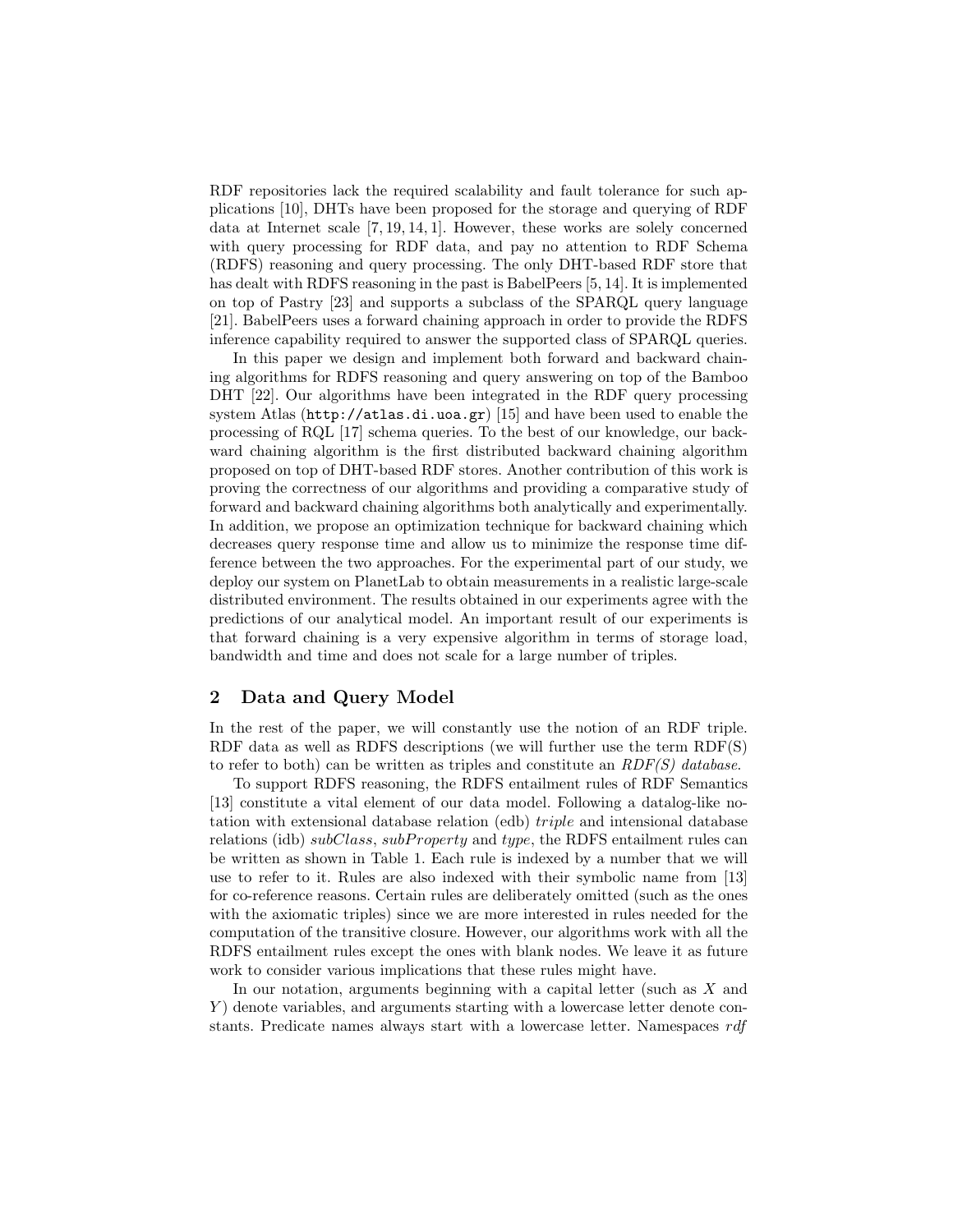Table 1. RDFS Entailment Rules

| Rule                | Head                                     | Body                                                    |
|---------------------|------------------------------------------|---------------------------------------------------------|
|                     | type(X, Y)                               | triple(X, rdf: type, Y)                                 |
| $2 \text{ (rdfs2)}$ | type(X, Y)                               | $ triple(X, P, Z), triple(P, rdfs: domain, Y)$          |
| $3 \text{ (rdfs3)}$ | type(X, Y)                               | $triple(Z, P, X), triple(P, rdfs: range, Y)$            |
| $4 \text{ (rdfs9)}$ | type(X, Y)                               | type(X, Z), subClass(Z, Y)                              |
| 5                   | subProperty(X, Y)                        | triple(X, rdfs:subPropertyOf, Y)                        |
| $6$ (rdfs $5$ )     | subProperty(X, Y)                        | $ triple(X, rdfs:subPropertyOf, Z), subProperty(Z, Y) $ |
|                     | subClass(X, Y)                           | triple(X, rdfs:subClassOf, Y)                           |
|                     | $8 \text{ (rdfs11)} \mid subClass(X, Y)$ | $triple(X, rdfs:subClassOf, Z), subClass(Z, Y)$         |

and rdfs are the namespaces of the core RDF and RDFS vocabulary and will be used throughout the paper. To avoid confusion with the double meaning of the word predicate, from now on we will refer to the predicate of a triple with the word property and to a term of a datalog rule with the word predicate.

Rules 1-4 compute all possible instances of a class, rules 5 and 6 compute the transitive closure of an RDFS property hierarchy, and rules 7 and 8 compute the transitive closure of an RDFS class hierarchy. We note that all recursive rules above are *linear* (with at most one recursive predicate in their body) and safe (all variables appear as an argument in the rule bodies).

In the rest of the paper, we consider queries consisting of a *single* edb or idb predicate with arguments that are constants or variables. A formula of the form  $(s, p, o)$  where s, p and o can be URIs, literals or variables is called a *triple* pattern. We will use the equivalence of triple patterns  $(s, p, o)$  with p equal to  $rdf: type, rdfs: subClassOf, or rdfs: subPropertyOf, and idb predicates type,$ subClass and subProperty, to navigate freely among these two representations.

Let  $DB$  be an RDF(S) database. The *answer* to a query is defined as the answer to the same query posed over the logic program formed by the union of the triples in DB and the RDFS entailment rules of Table 1. We omit detailed formal definitions since they are very well understood [20, 9].

# 3 Distributed RDFS Reasoning

Firstly, let us briefly describe the functionality of DHTs. DHTs are structured P2P systems which try to solve the *lookup problem*: given a data item  $x$ , find the node which holds x. Each node and each data item is assigned a unique m-bit identifier by using a hashing function such as  $SHA-1$ . The identifier of a node can be computed by hashing its IP address. For data items, we first have to compute a key and then hash this key to obtain an identifier id. The lookup problem is then solved by providing a simple interface of two requests;  $PUT(id, x)$  and  $GET(id)$ . In Bamboo [22], when a node receives a PUT request, it efficiently routes the request to a node with an identifier that is numerically closest to id using a technique called prefix routing. This node is responsible for storing the data item  $x$ . In the same way, when a node receives a GET request, it routes it to the responsible node to fetch data item  $x$ . Such requests can be done in  $O(logn)$  hops, where n is the number of nodes in the network.

Although for the implementation of our algorithms we used Bamboo [22], our algorithms are DHT-agnostic; they can be implemented on top of any DHT.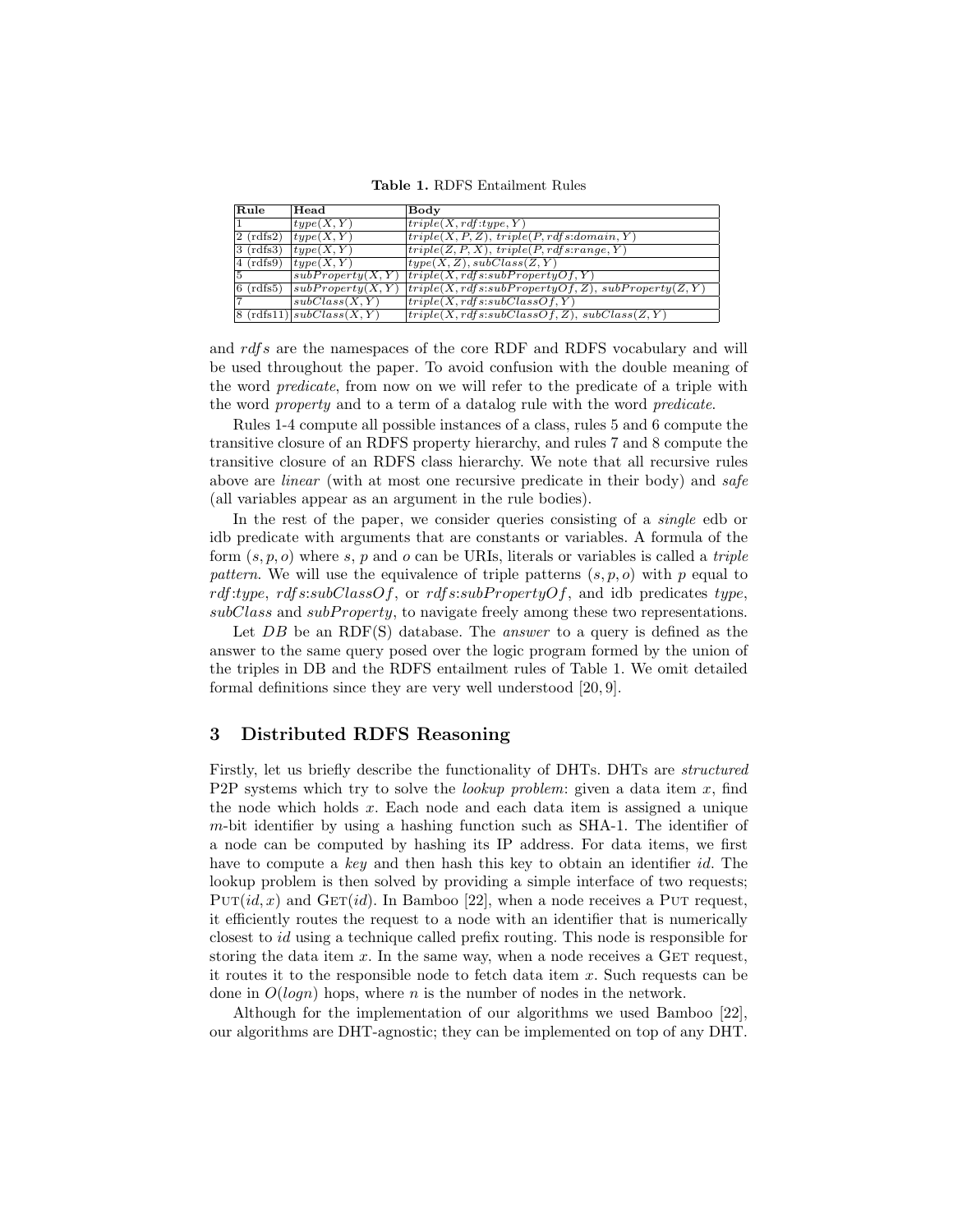#### 3.1 Storing protocol

In both approaches, the same protocol is followed for storing RDF(S) triples. We have adopted the triple indexing algorithm originally presented in [7] where each triple is indexed in the DHT three times, once for its subject, once for its property and once for its object. Whenever a node receives a request to store a triple, it sends three DHT Put requests using as key the subject, property and object respectively, and the triple itself as the item. The key is hashed to create the identifier that leads to the responsible node where the triple is stored. We call that node the responsible node for this key or identifier. Notice that a node responsible for a key which is a class name  $C$  (*responsible node for class C*), will have in its local database all triples that contain class C either as a subject or as an object (class C cannot be a property).

Since an RDF(S) database is actually a graph, we can exploit the fact that many of the triples share a common key (i.e., they have the same subject, property or object) and end up to be stored in the same node. So, instead of sending different Put messages for each triple, we group them in a list *triples* based on the distinguished keys that exist, hash these keys to obtain identifiers and send a  $MULTIPUT(id, triples)$  message for each identifier. The node responsible for the identifier id, which receives this message, stores in its local database all triples included in the list triples.

#### 3.2 Forward chaining

The general idea of forward chaining (FC) is that all inferred triples are precomputed and stored in the network a priori. Each time a node receives a triple to be stored in its local database, it computes all inferred triples and sends them to the network to be stored.

Let us now introduce the notation that will be used in the algorithms description. Keyword **event** precedes every event handler for handling messages, while keyword **procedure** declares a procedure. In both cases, the name is prefixed by the node identifier in which the handler or the procedure is executed. Keywords sendto and receive declare the message that we want to send to a node with known either its identifier (thus DHT routing will be used) or the IP address, and the message we receive from a node respectively.

Figure 1 shows in pseudocode how the FC algorithm works. Suppose a  $PUT(id, triple)$  request arrives at node n and a new triple should be stored in the local database of  $n$ . First, node  $n$  retrieves from the local database all triples that have been stored under the identifier  $id$  and puts them in list triples. Then, it computes the inferred triples from this list according to the RDFS entailment rules using local function  $INFER(triples)$ . For all newly inferred triples, three identifiers are created based on the subject, property and object of each triple, and three Put requests are sent to the network. Each node holds a list  $inf Tribles$  with all inferred triples that it has computed, so that it can check when it reaches a fixpoint where no new triples are generated. The algorithm terminates when all nodes have reached a fixpoint.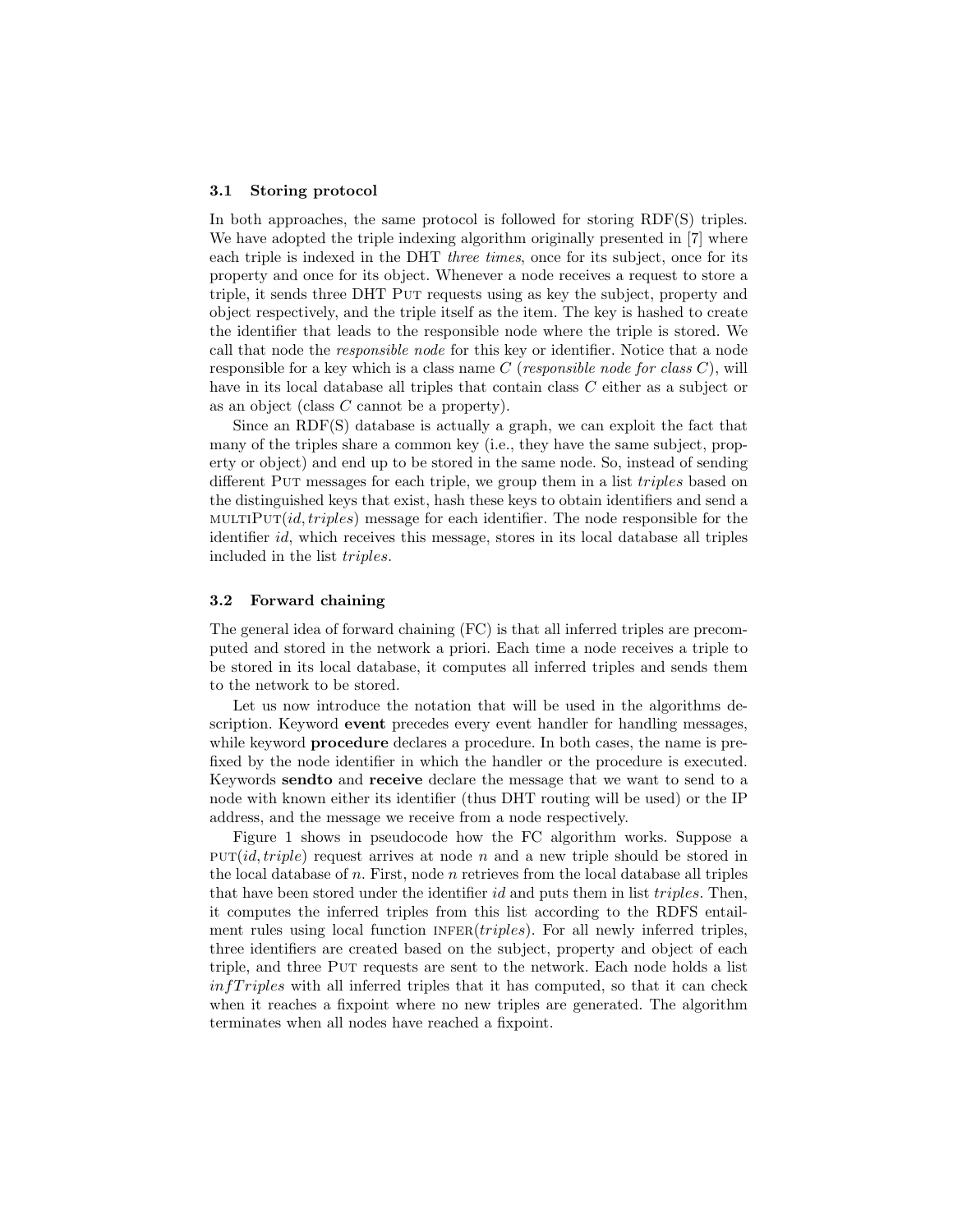The following proposition states that the FC algorithm is sound and complete. By sound we mean that if  $t$  is a new triple produced by  $FC$ and stored in the network, then  $t$  is entailed by the set of logical formulas formed by the RDF(S) database before the algorithm is executed, the input triple that fires the algorithm and the RDFS entailment rules of Table 1. By *complete* we mean that if a triple  $t$  is entailed by the set of logical formulas formed by the triples stored in the network before FC execution, the



#### Fig. 1. FC algorithm

input triple that fires the algorithm and the RDFS entailment rules of Table 1, then t will eventually be generated by FC and will be stored in the network.

### Proposition 1. The FC algorithm is sound and complete.

Proof (Sketch). The algorithm is sound since it is based on the RDFS entailment rules of Table 1. To prove that the algorithm is complete, we need to show that triples which are used to satisfy the body of a rule and generate a new triple will meet at the same node. If we check the rules of Table 1, we will see that predicates of rule bodies always have a common argument. Triples are indexed three times based on three identifiers, namely the hash values of their subject, property and object. Therefore, triples with a common part will meet at the node responsible for the identifier of this common part.  $\Box$ 

Note that the proof of the proposition depends on the assumption that no messages are lost due to network churn, i.e., nodes joining, leaving voluntarily or failing. Although the Bamboo DHT has many recovery mechanisms and can handle churn using various methods [22], we leave it as a subject of future work how our algorithms can be extended to deal with dynamic networks.

In order to evaluate a triple pattern after FC has taken place, we choose a key from the triple pattern and then hash it to create the identifier that will lead to the appropriate node. The key is the constant part of the triple pattern. When there is more than one constant parts, we select keys in the order "subject, object, property" based on the fact that we prefer keys with lower selectivity and the reasonable assumption that subjects or objects have more distinct values than properties. At the destination node, the triple pattern is checked against the local database and matching triples are found.

Since the RDFS entailment rules are highly-redundant [18], even a centralized forward chaining approach can be very expensive. As we will also show in the experimental evaluation of FC, the distributed version of FC results in generating more redundancies than expected in a centralized environment and leads to a significant increase in network traffic and load. Let us demonstrate that with an example. Figure 2(a) depicts a small RDFS class hierarchy of the cultural domain [17] with some sample instances populated underneath. Figure 2(b) shows the indexed triples that concern the subclass relation. Triples that are not in bold are initially inserted in the network. The key of each triple that led to a specific node is underlined. After two iterations of FC, both nodes  $n_1$  and  $n_2$  will result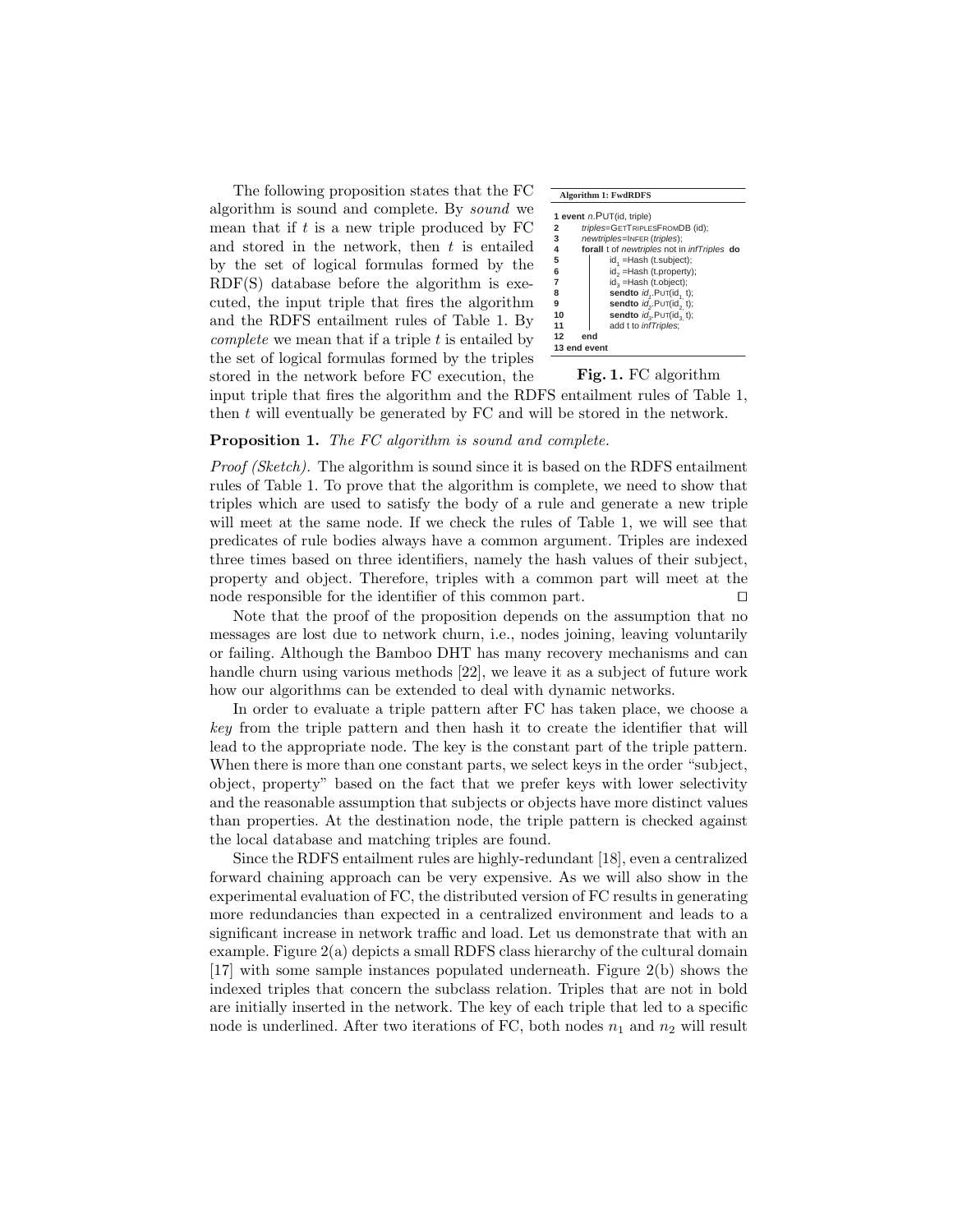

Fig. 2. Example for forward chaining

in generating the triple  $(flemish, rdfssubClassOf, resource)$ . This triple will be sent twice in the network to be stored. This could have been avoided in a centralized environment where all triples are stored in one local database.

#### 3.3 Backward chaining

In contrast to the data driven nature of FC, backward chaining (BC) starts from the given query and tries to find rules that can be used to derive answers. Thus, each time a node receives a request for evaluating a query, it should also use the RDFS entailment rules to compute the complete answer.

The challenge here is to construct an algorithm that can process recursive rules in a distributed environment such as DHTs. To achieve that, considering the RDFS entailment rules, it is helpful to transform the rules presented in Section 2 to a set of adorned rules that indicate which variables are bound and which are free. This is useful for finding the optimal order in which predicates should be evaluated.

We will extend the concept of rule adornment from recursive query processing [26] in order to exploit the distributed philosophy of DHTs. As already mentioned, in order to evaluate a triple pattern, a key has to be computed and then hashed to create the identifier that will lead to the responsible node. Therefore, the corresponding predicate of the triple pattern has an argument that not only is bound, but it is also the key that led to the responsible node.

**Definition 1.** An adornment of a predicate p with n arguments is an ordered string a of  $k$ 's,  $b$ 's and  $f$ 's of length n, where  $k$  indicates an argument which is the key, b indicates a bound argument which is not the key, and f a free argument.

Following this definition, a predicate  $p^a$  indicates which argument of p is the key, which ones are bound and which are free. Table 2 shows all possible adornments of the rules presented in Table 1.

Let us now describe the BC algorithm which is shown in Fig. 3. Suppose that a GETREQ request with unique identifier  $rid$  arrives at node n and a query should be evaluated. Node  $n$  firstly checks if the predicate corresponding to the triple pattern tp matches the head of any of the adorned rules. If no rule can be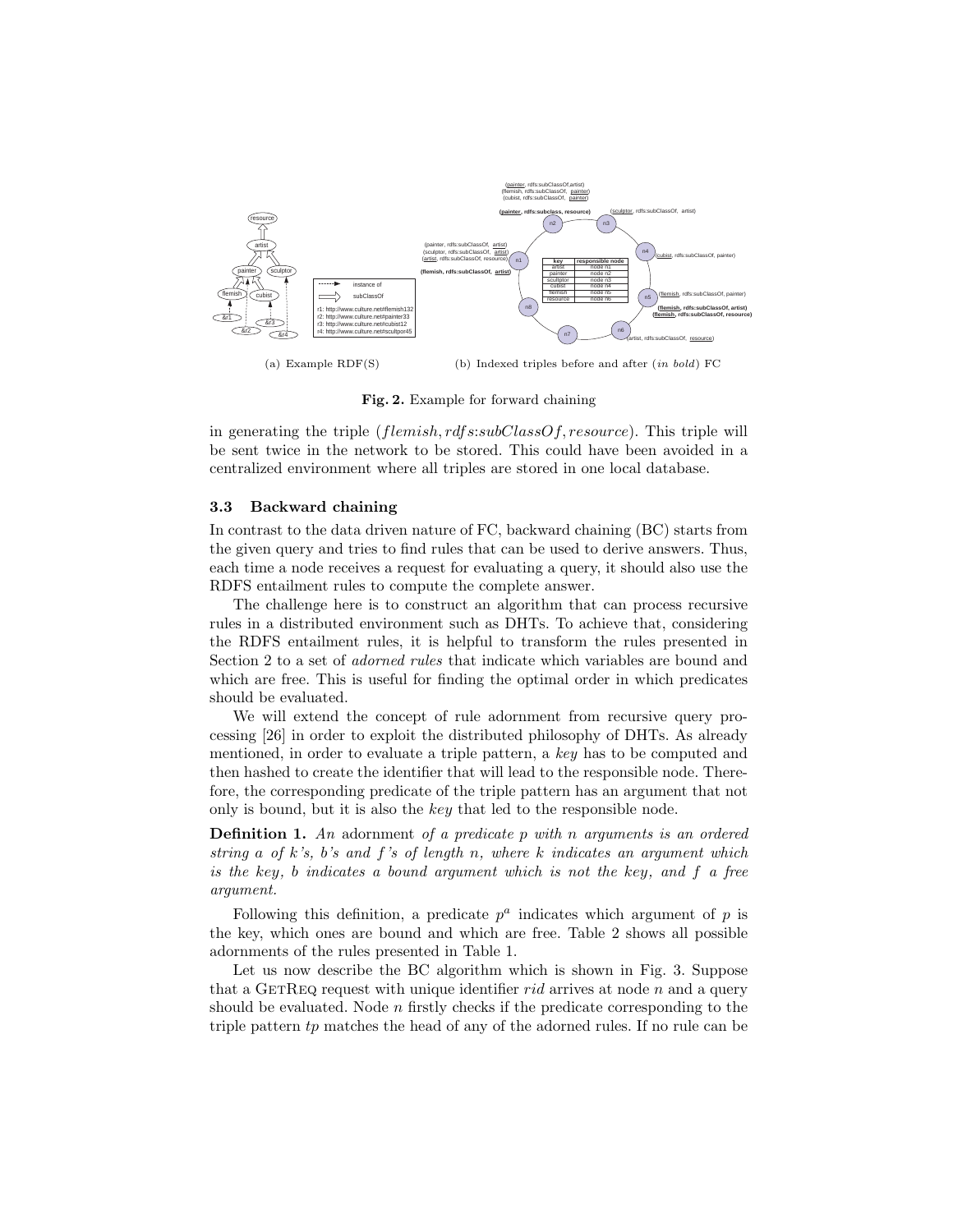Table 2. Adorned RDFS Entailment Rules

| Head                                   | Body                                                                        |
|----------------------------------------|-----------------------------------------------------------------------------|
| $1a   type^{kf}(X, Y)$                 | $triple^{kb}f(X, rdf: type, Y)$                                             |
| $1{\rm b}$ type <sup>fk</sup> $(X, Y)$ | $triple^{fbk}(X, rdf: type, Y)$                                             |
| $2a   type^{kf}(X, Y)$                 | $triple^{k}f(X,P,Z), triple^{fbf}(P, rdfs:domain, Y)$                       |
| $2b$ $\sqrt{type^{fk}(X,Y)}$           | $triplet^{ff}(X, P, Z)$ , triple <sup>fbk</sup> $(P, rdfs: domain, Y)$      |
| $3a   type^{kf}(X,Y)$                  | $triplet^{ffk}(Z, P, X), triple^{ff}(P, rdfs: range, Y)$                    |
| $3b   type^{fk}(X, Y)$                 | $triplet^{ff}(Z, P, X), triple^{fbk}(P, rdfs: range, Y)$                    |
| $4a$ type <sup>kf</sup> $(X, Y)$       | $triple^{kbf}(X, rdf: type, Z), subClass^{ff}(Z, Y)$                        |
| $4b   type^{fk}(X, Y)$                 | $type^{ff}(X, Z)$ , triple <sup>fbk</sup> $(Z, rdfs : subClassOf, Y)$       |
| 5a subProperty <sup>kf</sup> (X,Y)     | $ triple^{kb}f(X, rdfs:subPropertyOf, Y) $                                  |
| $5b \mid subProperty^{fk}(X, Y)$       | $\overline{triple}^{fbk}(X, rdfs:subPropertyOf, Y)$                         |
| 6a subProperty <sup>kf</sup> (X,Y)     | $\frac{1}{2}triple^{kbf}(X, rdfs:subPropertyOf, Z), subProperty^{ff}(Z, Y)$ |
| 6b $subPropertyfk(X, Y)$               | $subPropertyff(X, Z), triplefbk(Z, rdfs:subPropertyOf, Y)$                  |
| 7a subClass <sup>kf</sup> (X,Y)        | $triple^{kb}f(X, rdfs:subClassOf, Y)$                                       |
| $7b subClass^{fk}(X, Y)$               | $triple^{fbk}(X, rdfs:subClassOf, Y)$                                       |
| 8a subClass <sup>kf</sup> (X, Y)       | $triple^{kbf}(X, rdfs:subClassOf, Z), subClass^{ff}(Z, Y)$                  |
| $8b subClass^{fk}(X, Y)$               | $subClass^{ff}(X, Z), triple^{fbk}(Z, rdfs:subClassOf, Y)$                  |

found, the triple pattern is simply checked against the node's local database and the bindings of the triple pattern's variables are returned to the node that made the request. In this case no backward chaining takes place. If there are rules that can be applied, local procedure BwdRDFS is called, which takes as an input the adorned predicate  $p^a$  and the request identifier *rid* and outputs a relation R which contains the bindings of the free arguments (i.e., the variables) of the predicate. These bindings form the answer to the query.

When BwdRDFS is called, the input predicate  $p^a$  is checked against the rules. Rules that can be applied to the predicate are added to the list adornedRules. Each rule can have one or two predicates in its body. Rules that have one predicate in their body (e.g., rule 1a) can always be evaluated locally since this predicate is an edb relation. In this case, node n calls local procedure Match-PREDICATE $(p^a)$  and assigns to relation R the bindings of the predicate's variables that match the triples locally stored in its database.

For rules with two predicates in their body, we have to decide which predicate should be evaluated first. We select to evaluate first the predicate that can be processed locally. There always will be one such predicate since one of the arguments of the head predicate will be the key that led to the specific node. Therefore, there will be a body predicate  $(p_k)$  which has an adornment containing the letter  $k$  (always possible as seen in Table 2) and can be processed locally. Then,  $p_k$  is checked against the local database to find matching triples and the variable bindings are returned in a relation  $R'$ . By evaluating the first predicate locally, we have values that can be passed to the second predicate which is sent to be evaluated remotely at a different node. Notice in Table 2 that all rule bodies with two predicates have a single common variable  $(Z)$ . Therefore, each tuple in relation  $R'$  will include a binding for this common variable Z. For each of these bindings  $(Z/v_i)$ , node *n* rewrites the second predicate  $p_f$  to a new predicate  $p'_f$  where it has substituted the variable Z with its value  $v_i$ and made the corresponding letter of the adornment equal to  $k$ . Then, it sends a BwdRDFSReq message to the node responsible for the hashed value of key  $v_i$ . This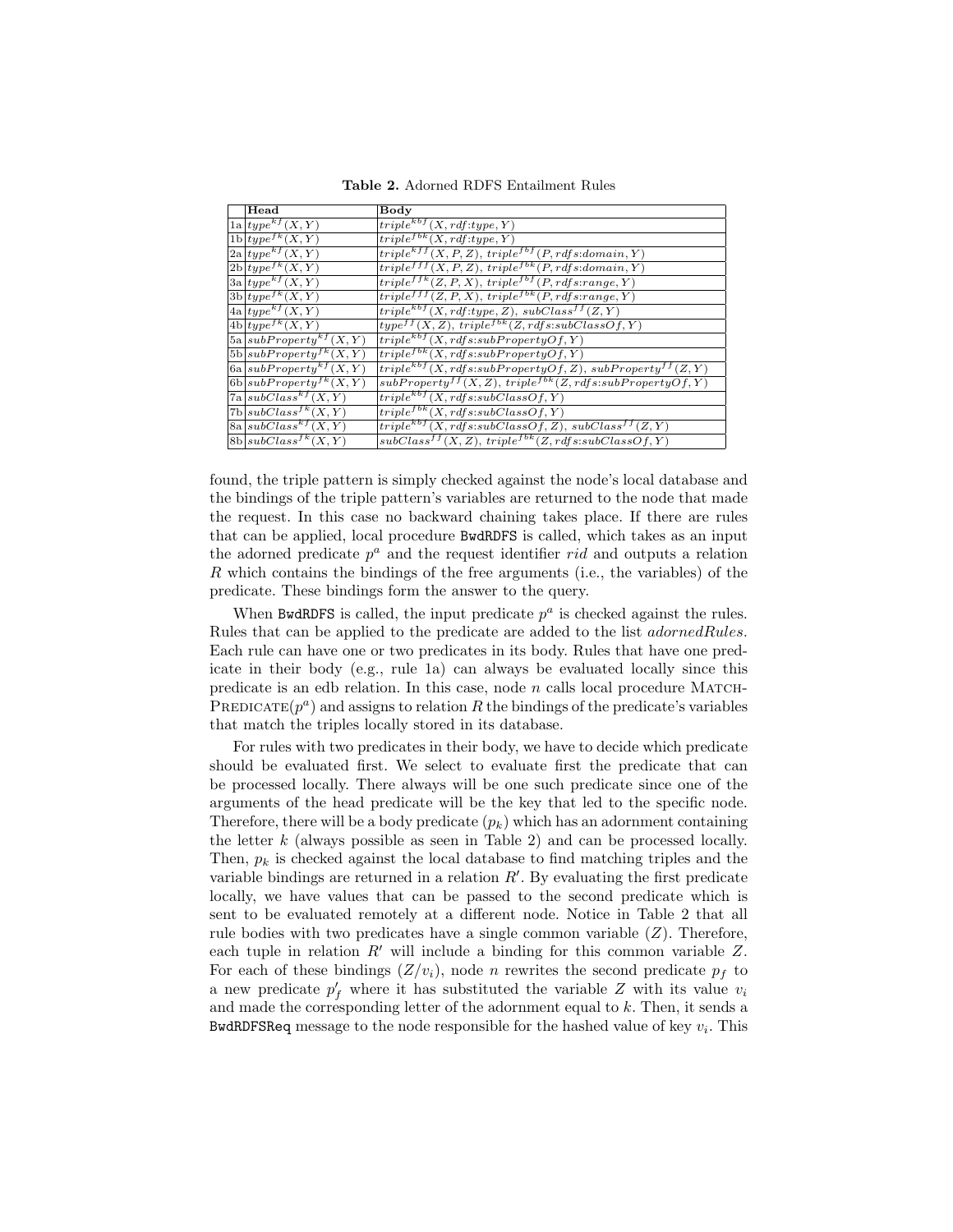

Fig. 3. BC algorithm

part of the procedure is executed in parallel for each value  $v_i$  since the messages are sent to different nodes. Node  $n$  sends  $|R'|$  number of messages (equal to the number of bindings found) and receives the responses asynchronously. When node n has collected all responses  $\text{BwdRDFSResp}(R_i)$ , it adds the tuples of each  $R_i$  to relation R and returns R.

This procedure is recursive and terminates when the node that received the initial query has collected all responses. A recursion path ends when the predicate which is evaluated locally returns no bindings and therefore there are no values to pass to the second predicate. Cyclic hierarchies are handled by keeping a list of all processed requests (lines 9-10) so that an infinite loop is avoided.

The following proposition states that the BC algorithm is sound and complete. In this case, by *sound* we mean that if  $R$  is the relation with the bindings of a query q produced by BC and triple  $t$  is obtained from replacing the variables of the query q by their value in  $R$ , then t is entailed by the set of logical formulas formed by the RDF(S) database and the RDFS entailment rules. By complete we mean that if  $t$  is entailed by the set of logical formulas formed by the triples stored in the network and the RDFS entailment rules, then a relation R will be eventually produced, such that by replacing the variables of  $q$  by their values in  $R$ , triple  $t$  will be obtained. Similarly with FC, we make the same assumption regarding the stability of the network.

#### Proposition 2. The BC algorithm is sound and complete.

Proof (Sketch). The algorithm is sound since the answers are computed using the edb relations and the RDFS entailment rules. To prove that the algorithm is complete, it is important to stress the following. The local database of each node is part of the edb relation triple. The adorned predicate of a rule body that has the letter  $k$  is always the edb predicate *triple*. Therefore, these predicates will be evaluated locally according to the algorithm. Now, it is sufficient to show that each time an adorned predicate triple is checked against a node's local database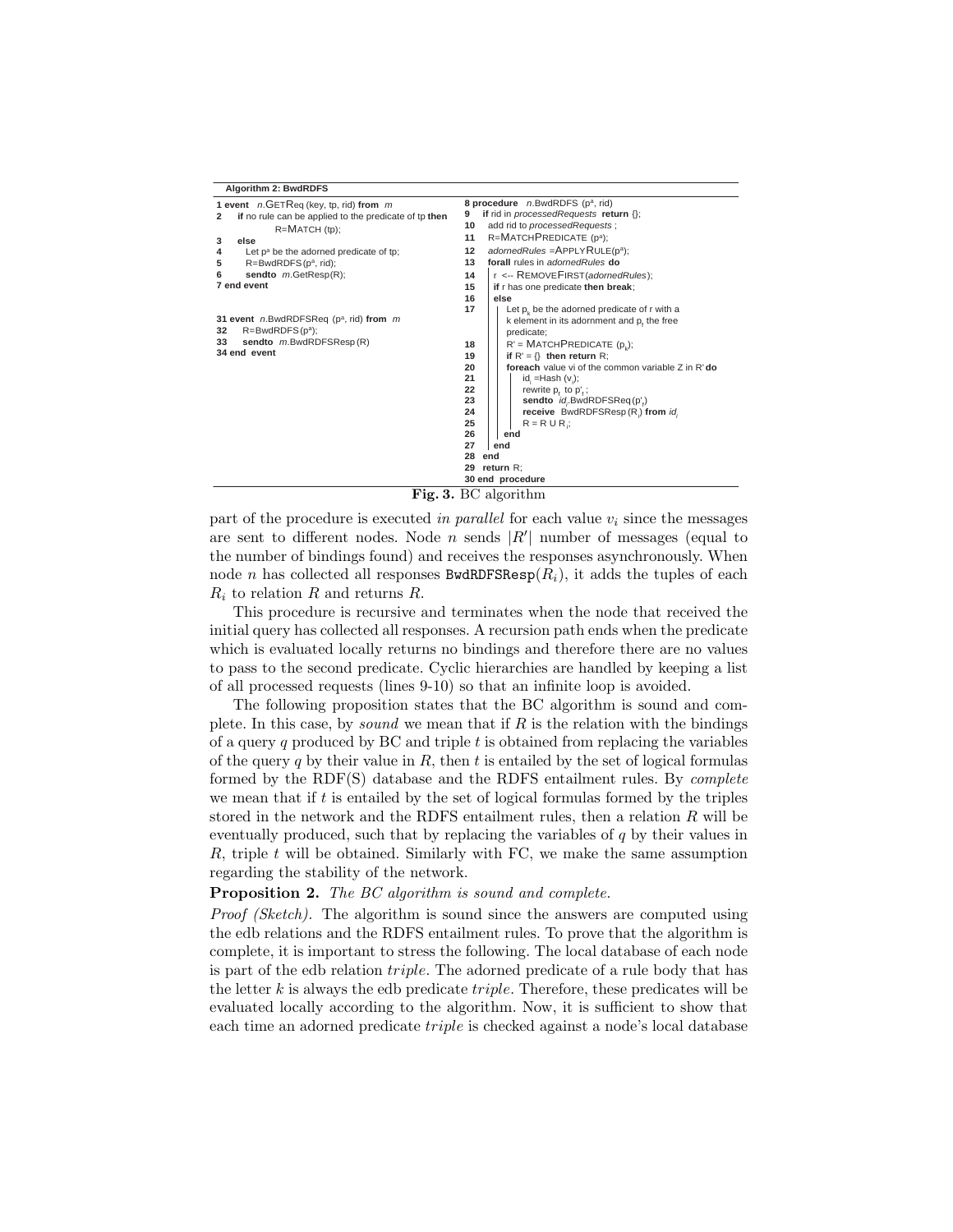

Fig. 4. Distribution of proof tree for backward chaining

all triples needed are found at this node. The adornment letter k indicates an argument of the predicate triple which is the key that was hashed and led to the specific node. This node is the responsible node for this key. Based on our indexing scheme all triples that contain this key either as a subject, property or object were sent to be stored to this node. As a result the edb relation of this node will include all triples that contain the specific key.  $\Box$ 

Figure 4 shows how the proof tree of backward chaining is distributed in the various nodes of the network using the example RDF(S) hierarchy of Fig.  $2(a)$ . We want to pose the query "Find all the instances of class artist", which is expressed as  $(X, rdf: type, artist)$ . Node  $n_1$  responsible for key *artist* receives a request for evaluating this triple pattern. Now BC should take place by starting from the adorned predicate  $type^{fk}(X, artist)$ .

# 4 An Analytical Cost Model

In this section, we present an analytical cost model for both FC and BC. We will show in the experimental evaluation that our implementation follow the predictions of this cost model. We focus on a frequently used type of queries which asks for all the instances of a certain class in an RDFS hierarchy. Intuitively, this type of queries is the most expensive and most frequently used in RDFS reasoning, so we regard it as the most representative one for comparing our algorithms. However, the algorithms are able to answer any type of queries considered in the paper. Our results for class hierarchies trivially hold for property hierarchies too. We consider as future work the evaluation of more complex queries such as the ones of the LUBM benchmark [11].

We assume a complete tree-shaped RDFS class hierarchy of depth d and branching factor b as our RDF Schema (i.e.,  $(b^{d+1} - 1)/(b - 1)$  classes) with instances distributed under classes following either a uniform or a Zipfian distribution. RDF Schema triples are of the form  $(C_k, rdfs:subClassOf, C_l)$  while RDF data triples are of the form  $(r_j, rdf:type, C_k)$ . In the analytical calculations presented below we start with an RDF(S) database. Then, we apply the FC and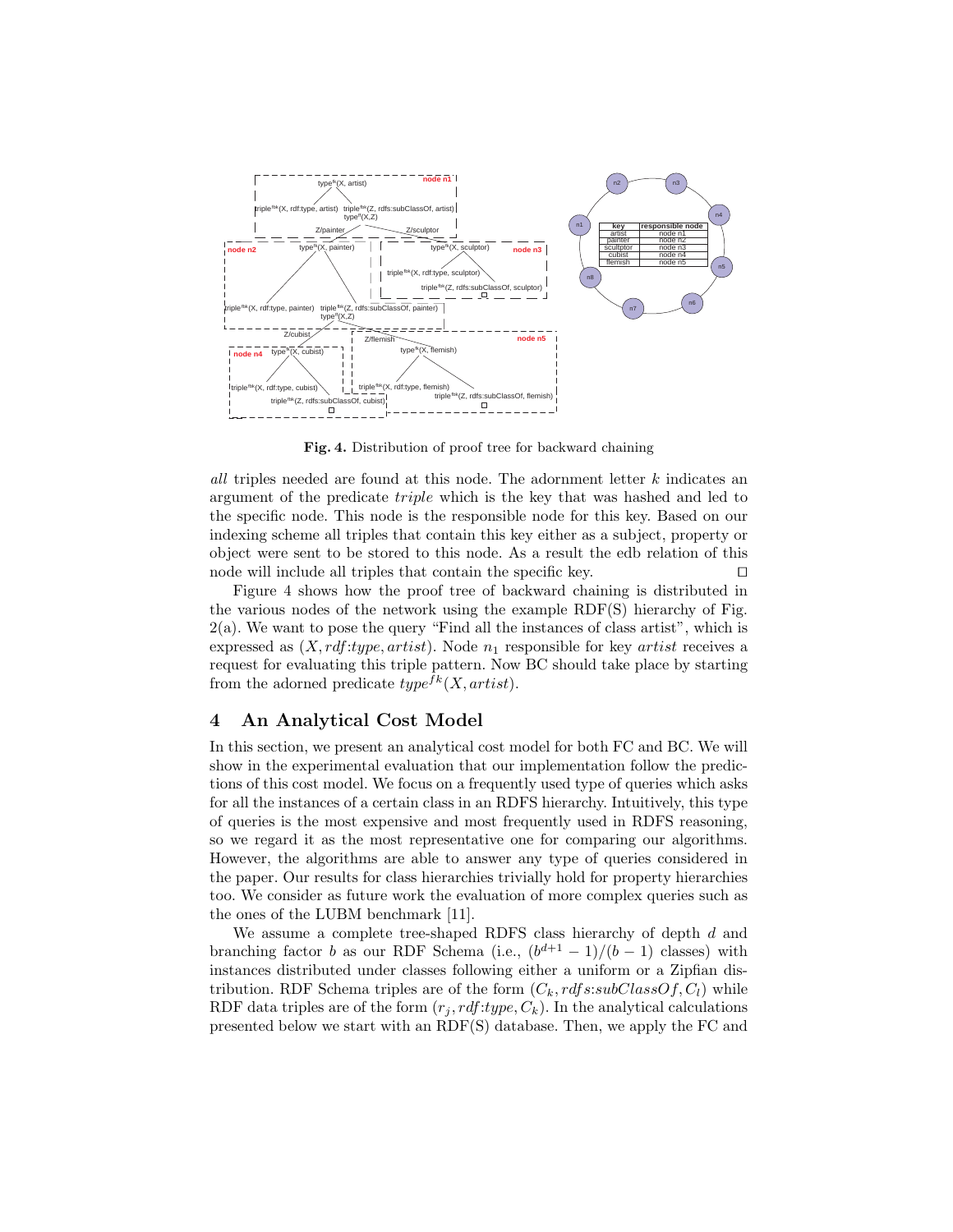BC algorithms to answer a query of the type mentioned above, and estimate its cost. We will denote the number of RDF data triples (i.e., also total number of instances) in our initial database by  $T_d$ . Similarly, we use  $T_s$  to denote the number of RDF Schema triples in the initial database. For a uniform distribution, given the total number of instances (i.e.,  $T_d$ ), the number of instances under each class is  $I_u = (T_d * (b-1))/(b^{d+1} - 1)$ . Considering a Zipfian distribution of instances with a skew parameter of 1, a class with rank r has  $I_r = T_d/(r * h)$ instances where  $h = \sum_{j=1}^{N} 1/j$  for N classes  $(N = (b^{d+1} - 1)/(b - 1))$ . Leaf classes are given a lower rank.

In the following, we constantly use the fact that the total number of subclasses of class C including itself is  $(b^{d-\ell+1}-1)/(b-1)$  where  $\ell$  is the level of the class. The proof is omitted due to space limitations. Furthermore, we utilize the fact that the reasoning and query answering algorithms for the type of queries we consider are essentially transitive closure computations.

#### 4.1 Storage cost model

We first estimate analytically the costs associated with the storage of triples by both algorithms.

Storage load. We define as storage load the total number of triples that are stored in the network. In BC, the storage load  $(SL_b)$  is three times the number of RDF(S) triples that were inserted in the network based on our indexing scheme. In FC, it is sufficient to compute the total number of triples that result from the transitive closure computations of the hierarchy (triples initially in the database plus inferred ones). Then, the storage load incurred in  $FC(SL_f)$  is three times this total number of triples.

**Lemma 1.** The total number of triples generated after the computation of the transitive closure of the RDFS class hierarchy is  $T_s + \sum_{i=1}^d b^i(i-1) + [(b^{d+1})/(b-1)]$  $1)$ ]  $-2$ .

*Proof.* For each level i of the tree, we have  $b^i$  classes, and for each class we infer  $i-1$  triples of the form  $(C_k, rdfs:subClassOf, C_l)$  for the upper levels of the tree. Furthermore, we have the inferred triples (which are  $[(b^{d+1}-1)/(b-1)]-1$ ) that state that all classes are subclasses of the  $rdfs:Resource$  class.  $\square$ 

Lemma 2. The total number of triples generated after the computation of the transitive instances of the RDFS class hierarchy is  $T_d + I_u * \sum_{i=0}^{d} b^i (i + 1)$ .

*Proof.* Each class has  $I_u$  direct instances. For each level i of the tree, we have  $b^i$ classes, and for each class we infer i triples of the form  $(r_j, rdf: type, C_k)$  for its superclasses plus the triple  $(r_j, rdf. type, rdfs:Resource)$ .

Based on these two lemmas, the sum of the formulas computed above is the total number of triples that result from the transitive closure computations of FC. Depending on the distribution of instances, the storage load of FC changes based on the number of instances per class (i.e.,  $I_u$  and  $I_r$ ). Table 3 summarizes the storage load of FC and BC for both kinds of instance distributions. For the Zipfian distribution we also made use of the following proposition. The proof is omitted due to space limitations.

**Proposition 3.** Given a class with rank  $r$  in a Zipfian distribution of instances, the level of the class in the hierarchy is  $\ell_r = \lfloor \log_b((b-1) * [(b^{d+1}-1)/(b-1)$  $r + 1$ .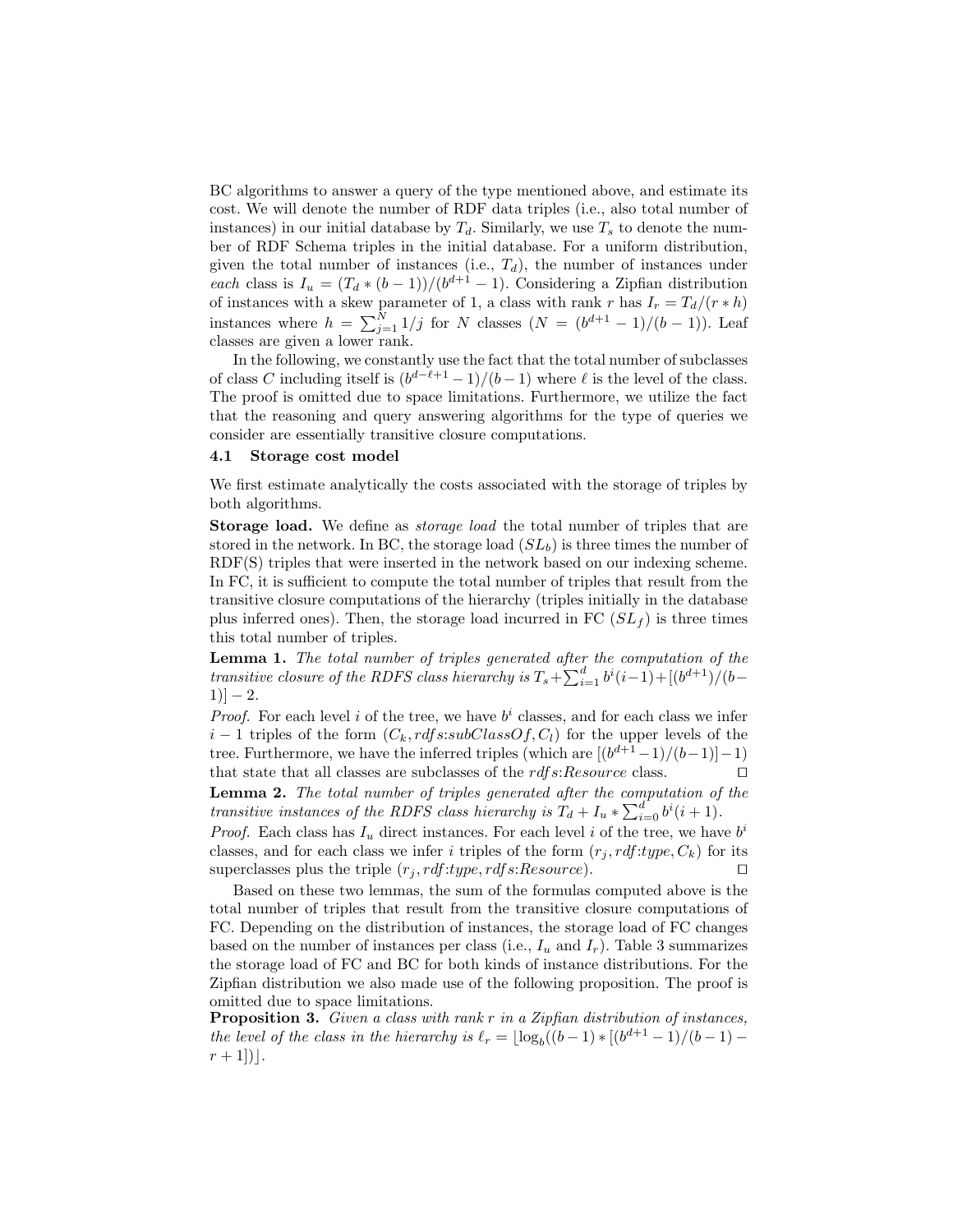**Store messages.** We define as *store messages* the number of DHT messages sent for storing triples. In BC, the number of store messages sent  $(SM_b)$  is three times the number of triples stored and therefore it is equal to the storage load incurred. It is also independent from the instance distribution.

However, the total number of messages sent by FC is much larger than the storage load incurred as it was already illustrated in Section 3.2. Each node responsible for a certain class  $C$  that is in the i level of the class hierarchy generates for each instance i triples of the form  $(r_j, rdf: type, C_k)$ , where  $C_k$  is a superclass of class C, and one triple of the form  $(r_j, rdf: type, Resource)$ , and  $i-1$  triples of the form  $(C, rdfs:subClassOf, C_l)$ , where  $C_l$  is an ancestor class of class C. Note that messages are sent not only for each direct instance of each class but also for the instances of its subclasses. The number of messages sent in FC is depicted in Table 3 for both kinds of instance distribution.

| Storage cost | Uniform                                                                                                                                                                        | Zipfian       |
|--------------|--------------------------------------------------------------------------------------------------------------------------------------------------------------------------------|---------------|
| $SL_b$       | $3*(T_s+T_d)$                                                                                                                                                                  | $3*(T_s+T_d)$ |
| $SL_f$       | $\left 3*[T_s+T_d+\sum\limits_{i=1}^{\infty}b^i(i-1)+[(b^{d+1})/(b-1)]- \right 3*[T_s+T_d+\sum\limits_{i=1}^{\infty}b^i(i-1)+\sum\limits_{r=1}I_r*\ell_r]$                     |               |
|              | $2 + I_u * \sum_{i=1}^{d} b^{i} (i+1)$<br>$i=0$                                                                                                                                |               |
| $SM_h$       | $3*(T_s+T_d)$                                                                                                                                                                  | $3*(T_s+T_d)$ |
| $SM_f$       | $\left 3*[T_{\mathcal{S}}+T_{d}+\sum\limits_{i=1}^{^\sim}b^i(i-1)*((b^{d-i+1}-2)/(b-\left 3*[T_{\mathcal{S}}+T_{d}+\sum\limits_{r}^{N}]I_r*\ell_r*(\ell_r+1)/2]\right.\right.$ | $r-1$         |
|              | $\left  1) \right\rangle + I_u * \sum_{i=1}^d b^i * (i+1) * ((b^{d-i+1}-1)/(b-1))]$<br>$i - 1$                                                                                 |               |

Table 3. Storage cost summary table

#### 4.2 Querying cost model

In this section, we calculate the cost of answering the query  $(X, rdf: type, C)$ where class C is at level  $\ell$  of the hierarchy.

Query processing load. We define as *query processing load* of a node the number of triples that this node retrieves from its local database in order to answer a query.

The FC algorithm generates query processing load  $(QL_f)$  only at the node that is responsible for class C. This load is equal to the total number of instances of class  $C: QL_f = ((b^{d-\ell+1}-1) * I_u)/(b-1)$ . On the other hand, BC will generate load at  $(b^{d-\ell+1}-1)/(b-1)$  nodes, namely the nodes that are responsible for the subclasses of class C including C. The load of each of these nodes  $(QL_b)$  is simply  $I_u$ . Note that the total query load is the same for both approaches.

For a Zipfian distribution, the number of instances of the class would be  $I_r = T_d/(h*r)$ , where the rank of the class is in the interval  $[(b^d-1)/(b-1) +$  $1, (b^{d+1}-1)/(b-1)$ .

Query messages. We define as *query messages* the messages sent while answering a query. The case of FC is straightforward since just one message is sent to the node responsible for class  $C$ . In BC, the number of messages sent  $(QM_b)$  is as many as the number of the subclasses of class C. Therefore, we have:  $QM_b = [(b^{d-\ell+1}-1)/(b-1)] - 1$ . The distribution of the instances does not affect the number of messages sent for the query answering.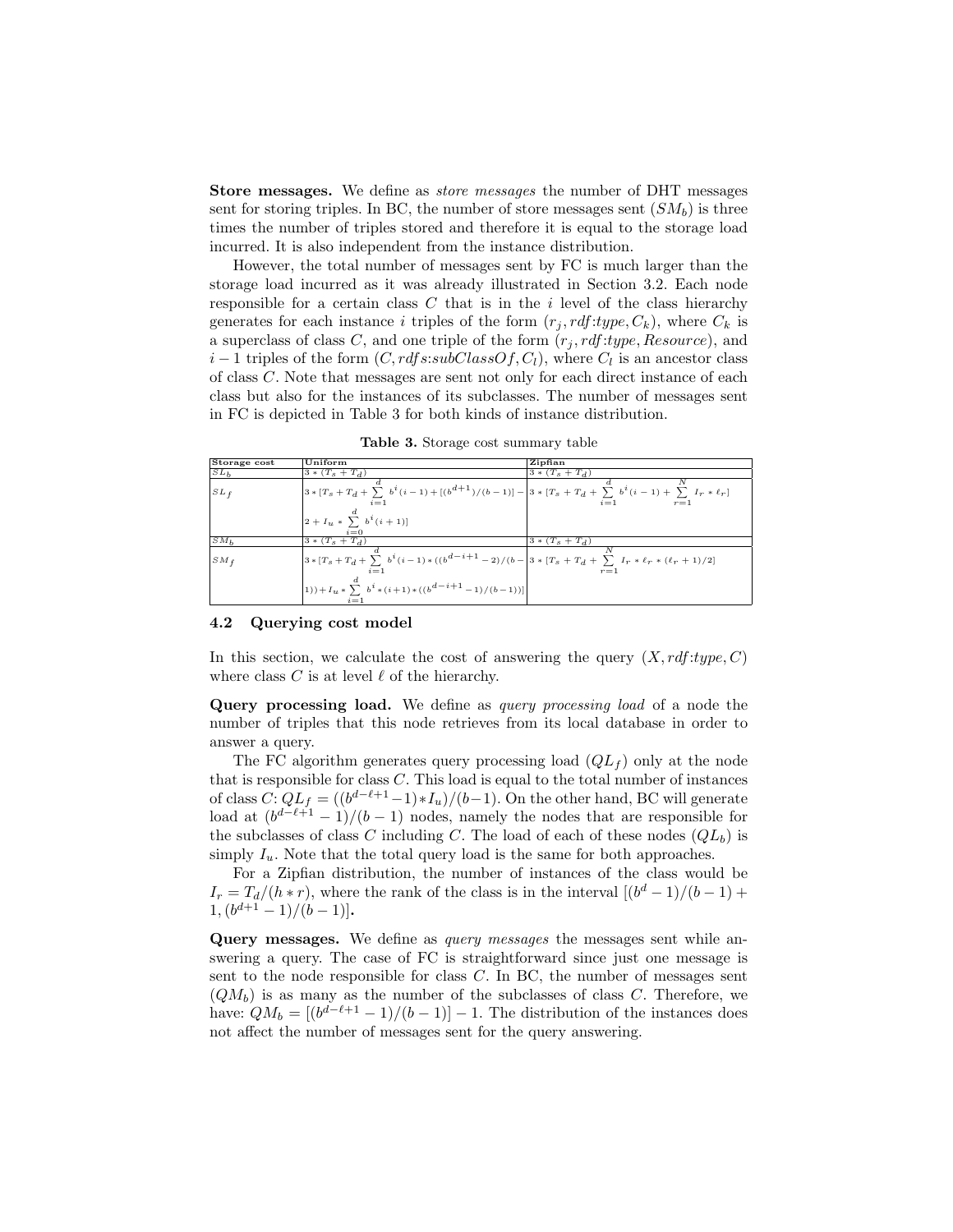# 5 Experimental Evaluation

In this section, we present an experimental evaluation of both FC and BC as we have implemented them on top of the Bamboo DHT [22]. Our goal is to evaluate the performance of FC and BC in a real distributed system and compare it with the analytical cost model of the previous section. We used as a testbed the PlanetLab network (http://www.planet-lab.org/) with 123 nodes that were available and lightly loaded at the time of the experiments.

The RDF(S) data we used was produced synthetically from the RBench generator[25]. The generator produces binary-tree-shaped RDFS class hierarchies parameterized on three different aspects: the depth of the tree, the total number of instances under the tree, and the distribution of the instances under the nodes of the tree. The queries we measure are queries that ask for all the transitive instances of the root class of the RDFS hierarchy. We used both uniform and Zipfian distribution of instances under the RDFS class hierarchy. In the Zipfian distribution, we used a skew parameter of value 1. Leaf classes were given a lower rank and therefore more instances of the lower level classes were generated.

Storing RDF(S) data. In this section, we measure the performance of both algorithms while storing RDF(S) data. Unless otherwise specified, in the experiments below we have generated and inserted in the network  $10^4$  instances uniformly distributed under an RDFS class hierarchy of varying depth.

Initially, we present results concerning the network traffic that is generated by the system measured in terms of both total number of messages sent in the network and bandwidth usage. As shown in Fig. 5(a), the number of messages sent by FC increases exponentially with the tree-depth while it remains constant in BC. In this experiment, we used the MULTIPUT functionality described in Section 3.1 for both approaches and thus the number of messages measured in the experiment is less than the number of messages computed by the analytical cost model. By using this functionality, we decrease significantly the number of messages sent by FC. Figure 5(b) shows how bandwidth is increasing exponentially with the tree-depth in FC while remaining constant in BC. When we increase the number of initially inserted triples from  $10^3$  to  $10^4$ , we observe a huge increase in FC's bandwidth consumption which is also affected by the tree depth. Finally, in Fig. 5(c) the difference between a uniform and a Zipfian distribution of instances is depicted for both bandwidth (left y-axis) and messages (right  $y$ -axis). BC is not affected by the distribution and as a consequence the number of messages sent as well as the bandwidth consumption remain unchanged. However, FC's bandwidth usage deteriorates when a Zipfian distribution is used. The more skewed the instances are to the lower level classes, the more triples are needed to be sent to the upper level classes and thus the more bandwidth is spent.

Figure 5(d) shows the total storage load incurred in the network. BC's storage load is significantly lower than FC and is independent of the tree-depth. However, FC's storage load is increasing linearly with the tree-depth. In the same graph, we have included the total number of triples that are sent to be stored at various nodes during FC including the redundant ones generated as we have discussed in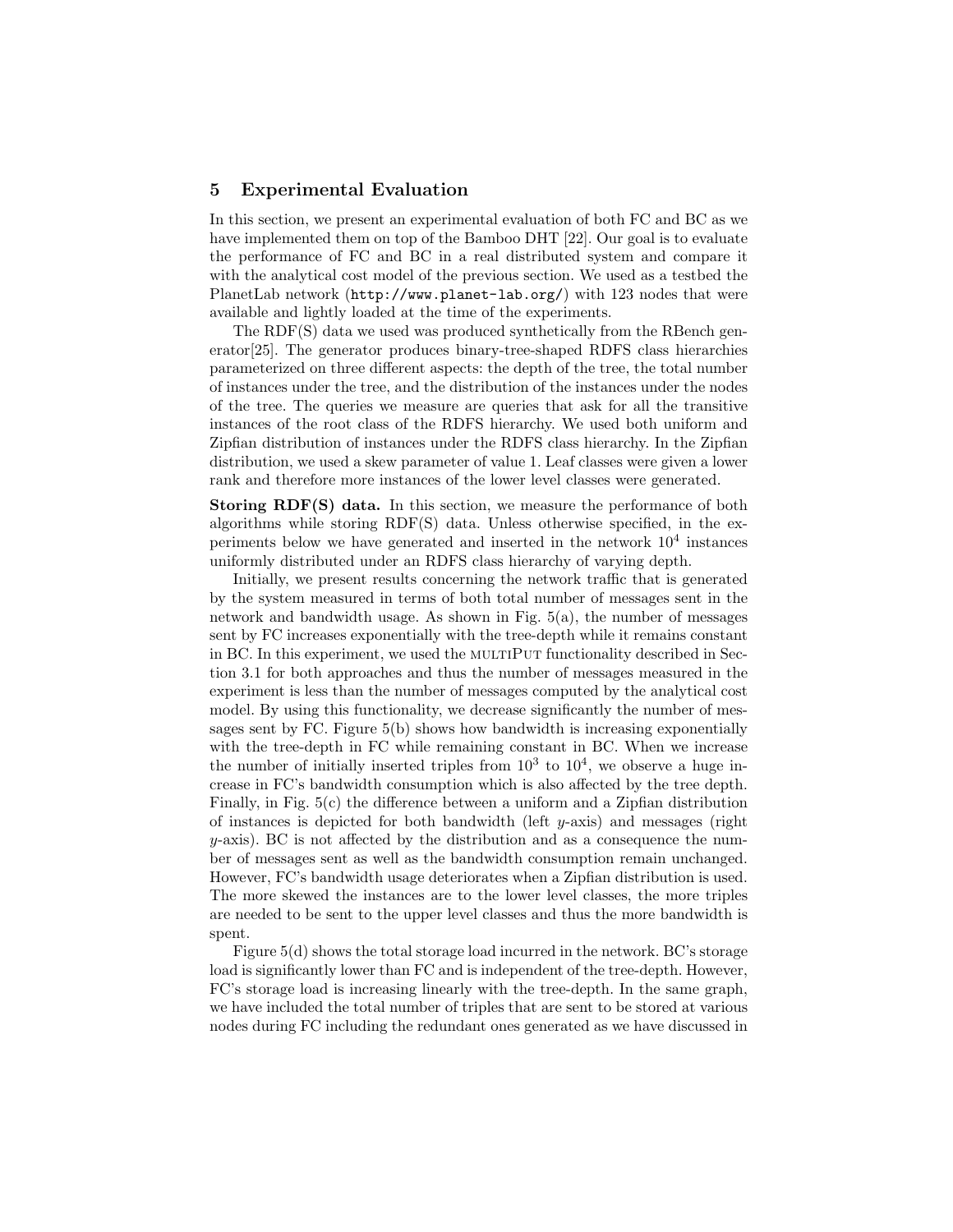

Fig. 5. Storing RDF(S) data

Section 3.2. The difference between these two measurements, named fwd actual load and fwd generated load, shows that the redundant information generated by FC is remarkable and increases significantly with the tree-depth. Figure 5(d) also shows that our cost model (bwd load model and fwd load model in the graph) precisely predicts the results obtained in the experiments.

In Fig.  $5(e)$  and  $5(f)$ , we show the time needed by each approach to complete the insertion of  $10^3$  and  $10^4$  triples that either follow a uniform or a Zipfian distribution. In BC, this time represents the time needed until all inserted triples are stored at the respective nodes. In FC, we also take into account the time spent for the inferred triples to be stored in the network. We observe here that when we go from  $10^3$  to  $10^4$  initial triples, there is a blow up in FC's storage time  $(y\text{-axis}$  is in logarithmic scale). Generally, FC needs an enormous amount of time to reach a fixpoint and makes the measurement of inserting  $10<sup>5</sup>$  initial triples infeasible. Our experiment for inserting this number of triples using FC was active for 16 hours and still a fixpoint had not been reached.

Finally, we conducted some measurements concerning the storage load distribution in both algorithms. The results showed that as the depth of the hierarchy increases, the number of classes increases exponentially and more nodes share the load resulting in a more balanced distribution. Furthermore, BC distributes the load slightly better than FC for larger tree depths. This is a result of a characteristic property of FC, namely that classes of higher levels of the hierarchy have more instances than classes from lower levels (since each class keeps all the instances of its subclasses). Therefore nodes that are responsible for classes of higher levels are more loaded with triples than nodes responsible for classes of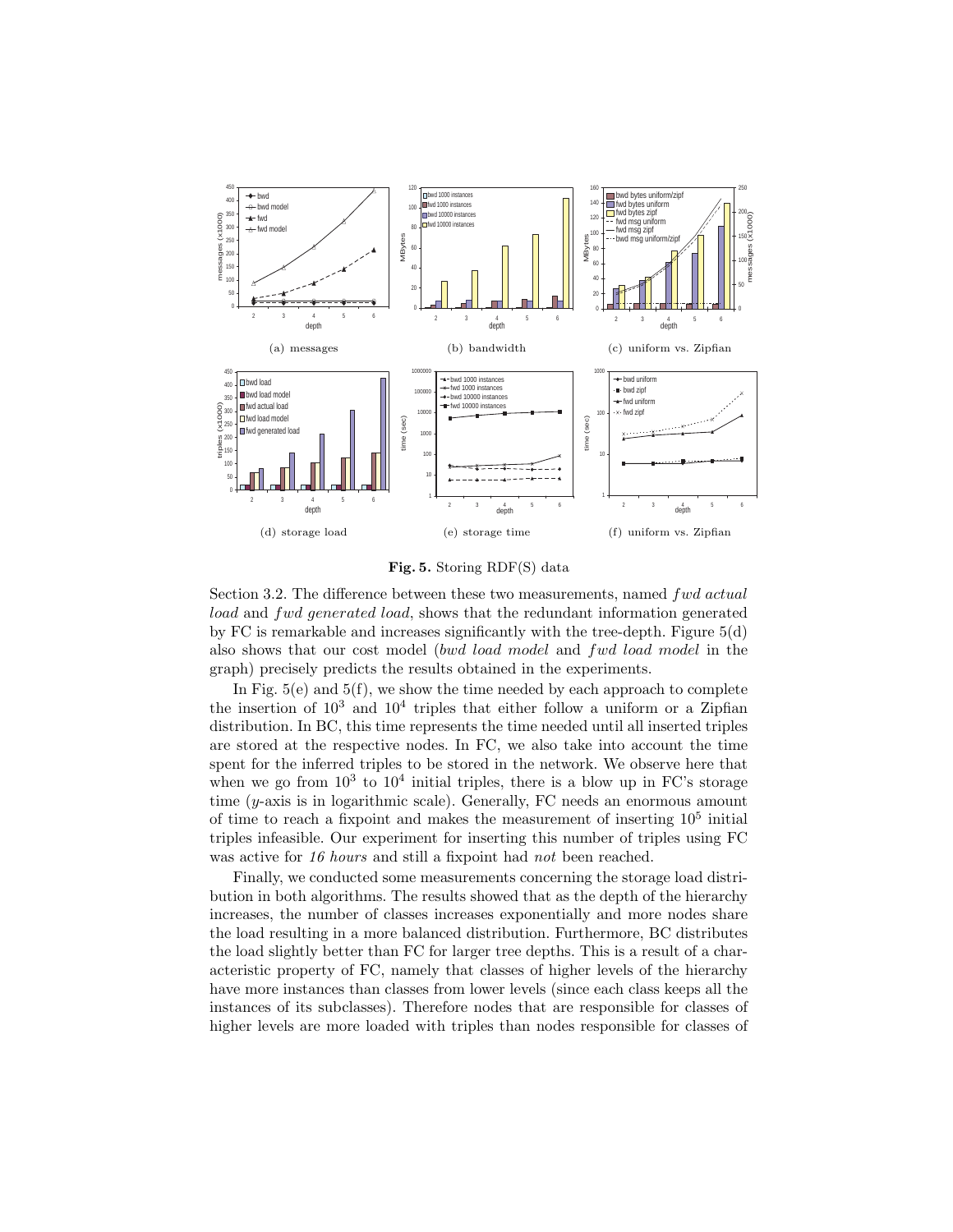

Fig. 6. Querying  $10^4$  instances

lower levels. Due to space limitations we are not presenting these graphs and we consider as future work further improvements [16, 4] in both approaches that will distribute the storage load more evenly among nodes.

Querying RDFS class hierarchies. In this experiment, we present results while evaluating queries of the form "give me all instances of the root class". We generated and stored  $10^4$  instances for both uniform and Zipfian distributions under an RDFS class hierarchy of varying depth. We run 100 queries of the above form and averaged the measurements taken.

Figure  $6(a)$  shows two metrics concerning the network traffic; bandwidth (left  $y$ -axis) and messages sent (right  $y$ -axis). Since FC sends a single message regardless of the tree-depth, we do not depict it in the graph. In BC, the number of messages sent in the network is analogous to the number of classes in the RDFS hierarchy since it sends one message for each class. Therefore, as the hierarchy becomes deeper, the number of classes increases and the total number of messages sent also increases. This was also shown by the analytical cost model of Section 4.2 and is depicted in the graph as well. Figure  $6(a)$  also shows the bandwidth used in the network for both approaches and for both types of instance distribution. FC bandwidth consumption is limited to the number of bytes sent for the delivery of the results of the query and is independent of both the tree-depth and the instance distribution. In comparison, the bandwidth of BC increases with the tree-depth as a result of the increasing number of messages that are sent in the network. Furthermore, a skewed instance distribution slightly affects the bandwidth used since more instances belong to lower classes and need to be sent towards the root class.

We also experimented with the query load. As already shown in the analytical evaluation the total query load occurred is similar for both approaches and only the distribution differs. While FC involves a single node in the query processing, in BC the load is shared among the nodes that are responsible for the subclasses of the root class. Due to space limitations we have omitted these graphs. As ongoing work, we are exploring various load balancing techniques [16, 4] for both approaches.

Optimizations. In this section, we measure the effect of a caching optimization technique for the BC algorithm. Since there is a need to traverse the subclass hierarchy quite often, we could take advantage of the first time it is traversed and cache useful routing information. Assuming that different nodes are responsible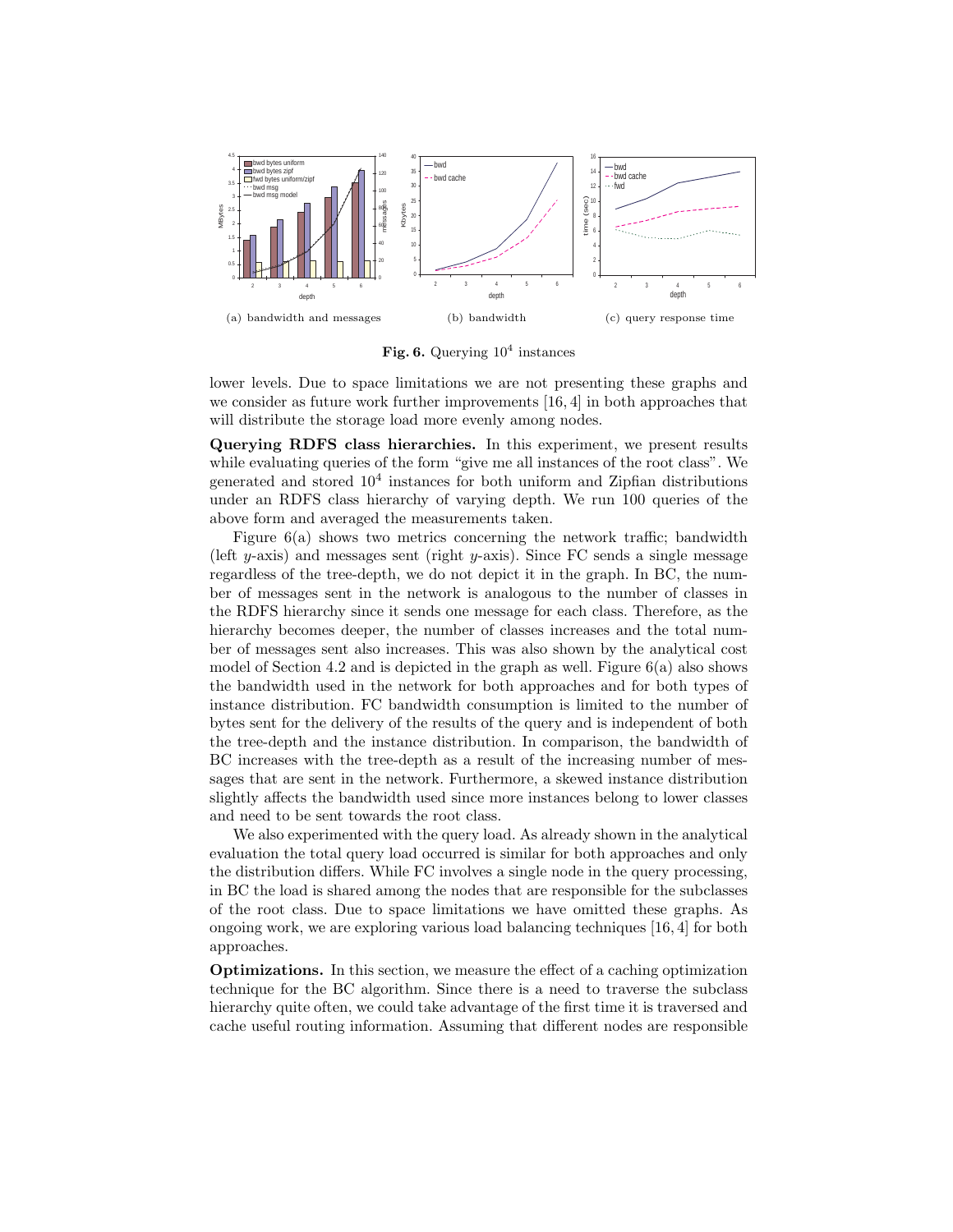for different classes in a hierarchy, we need to make  $d*O(logn)$  hops to reach from a node responsible for the root class of the hierarchy to the nodes responsible for the leaf classes, where  $d$  is the depth of the hierarchy tree and  $n$  the number of the nodes in the network. We can minimize this by adding extra routing information to each node  $x$  which is responsible for a certain class  $C$  of the hierarchy. The first time a node x contacts a node y which is responsible for a subclass of  $C$ , it keeps the IP address of  $\eta$  and uses it for further communication. In this way, a direct subclass is found in just 1 hop and the whole hierarchy is traversed in d hops. This technique minimizes network traffic and decreases query response time, while the overhead of maintaining such a table is not significant and it is only kept in memory.

In Fig.  $6(b)$ , we show how the bandwidth of BC is decreased when using this caching technique. Finally, Figure  $6(c)$  shows the query response time. A query needs an almost constant time to be evaluated when in FC. This is reasonable, considering that only one node participates in the query processing, although the query processing it needs to handle is quite heavy. On the contrary, BC response time increases with the tree-depth. However, using the caching technique we manage to improve query response time at a satisfying degree.

# 6 Related Work

A representative centralized RDF store that supports the forward chaining approach is Sesame [6]. Each time an RDF Schema is uploaded in Sesame, an inference module computes the schema closure of the RDFS and asserts the inferred RDF statements. Jena [27] can support both approaches depending on the underlying rule engine. RSSDB [2] follows a totally different approach in which the taxonomies are stored using the underlying DBMS inheritance capabilities so that retrieval is more efficient. Nevertheless, this approach is still an on demand approach and resembles the backward chaining evaluation algorithm. 3store [12] follows a hybrid approach in order to gain from the advantages of both approaches. Finally, in Oracle RDBMS [8], RDFS inference is done at query execution time using appropriate SQL queries.

From the distributed point of view, RDFPeers [7], GridVine [1], and [19] consider RDF query processing on top of structured overlay networks, such as DHTs. [7] and [19] consider no RDFS reasoning while [1] provides semantic interoperability through schema mappings. The only DHT-based RDF store that is closely related with our work is BabelPeers [5] which enables RDFS reasoning. It is implemented on top of Pastry [23] and only a forward chaining approach is supported. The reasoning process runs in regular intervals on each node and checks for new triples that have arrived to the node. Then, it exhaustively generates new inferred triples based on the RDFS entailment rules and sends them to be stored in the network. [5] presents no experimental evaluation of the forward chaining algorithm. However, the results of our experiments show how expensive FC is in terms of storage load, time and bandwidth.

# 7 Conclusions and Future Work

We presented and evaluated both analytically and experimentally two algorithms, namely forward and backward chaining, that enable RDFS reasoning